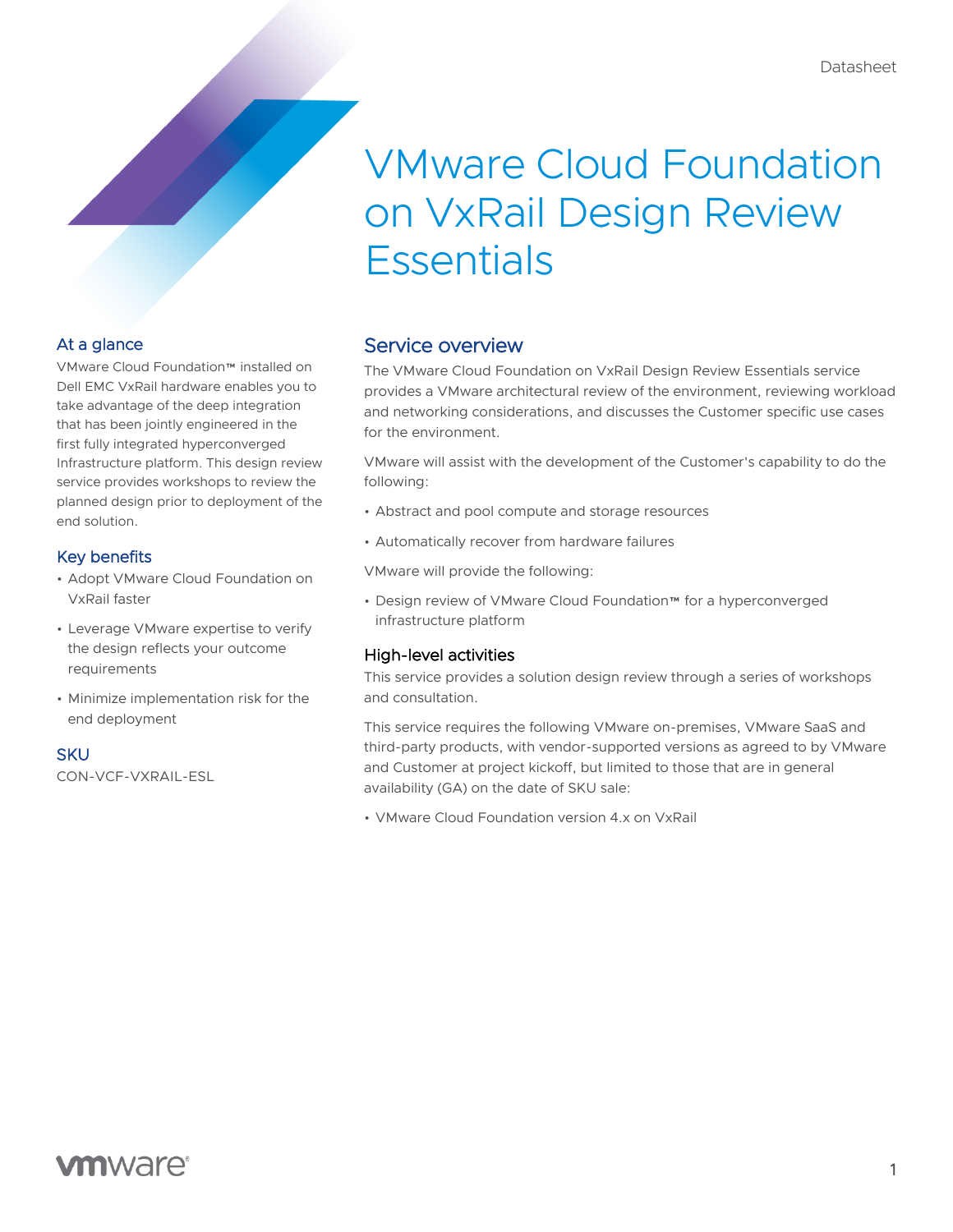VMware Cloud Foundation on VxRail Design Review Essentials

## Project scope

The scope of the service is defined in this section.

| Design review of VMware Cloud Foundation on VxRail              |                 |                                                                                                                                                                                                         |
|-----------------------------------------------------------------|-----------------|---------------------------------------------------------------------------------------------------------------------------------------------------------------------------------------------------------|
| Specification                                                   | Parameters      | Description                                                                                                                                                                                             |
| <b>VMware Cloud</b><br>Foundation on<br>VxRail design<br>review | Up to one $(1)$ | VMware Cloud Foundation on VxRail<br>management domain design reviews<br>performed.                                                                                                                     |
| Environmental<br>discovery and<br>use case<br>workshop          | Up to one (1)   | Environmental discovery and use case<br>workshop for VMware Cloud Foundation<br>conducted, including discussions on the<br>usage patterns and intentions, consumption,<br>and migration considerations. |
| Design<br>decisions and<br>considerations<br>workshop           | Up to one (1)   | Design decision and consideration<br>workshops conducted.                                                                                                                                               |
| Network design<br>workshop                                      | Up to one (1)   | VMware Cloud Foundation network design<br>workshops conducted, including both NSX-T<br>manager and edge cluster configurations.                                                                         |
| VI workload<br>domains<br>workshop                              | Up to one (1)   | VI workload domains workshops performed,<br>including discussions on both VMware<br>vSphere and VMware NSX-T sizing and the<br>appropriate configurations for the given<br>usage patterns.              |

# Out of scope

#### General

- Installing and configuring custom or third-party applications and operating systems on deployed virtual machines.
- Operating system administration including the operating system itself or any operating system features or components.
- Managing change to virtual machines, operating systems, custom or thirdparty applications, databases, and administration of general network changes within Customer control.
- Remediation work associated with any problems resulting from the content, completeness, accuracy, and consistency of any data, materials, or information supplied by Customer.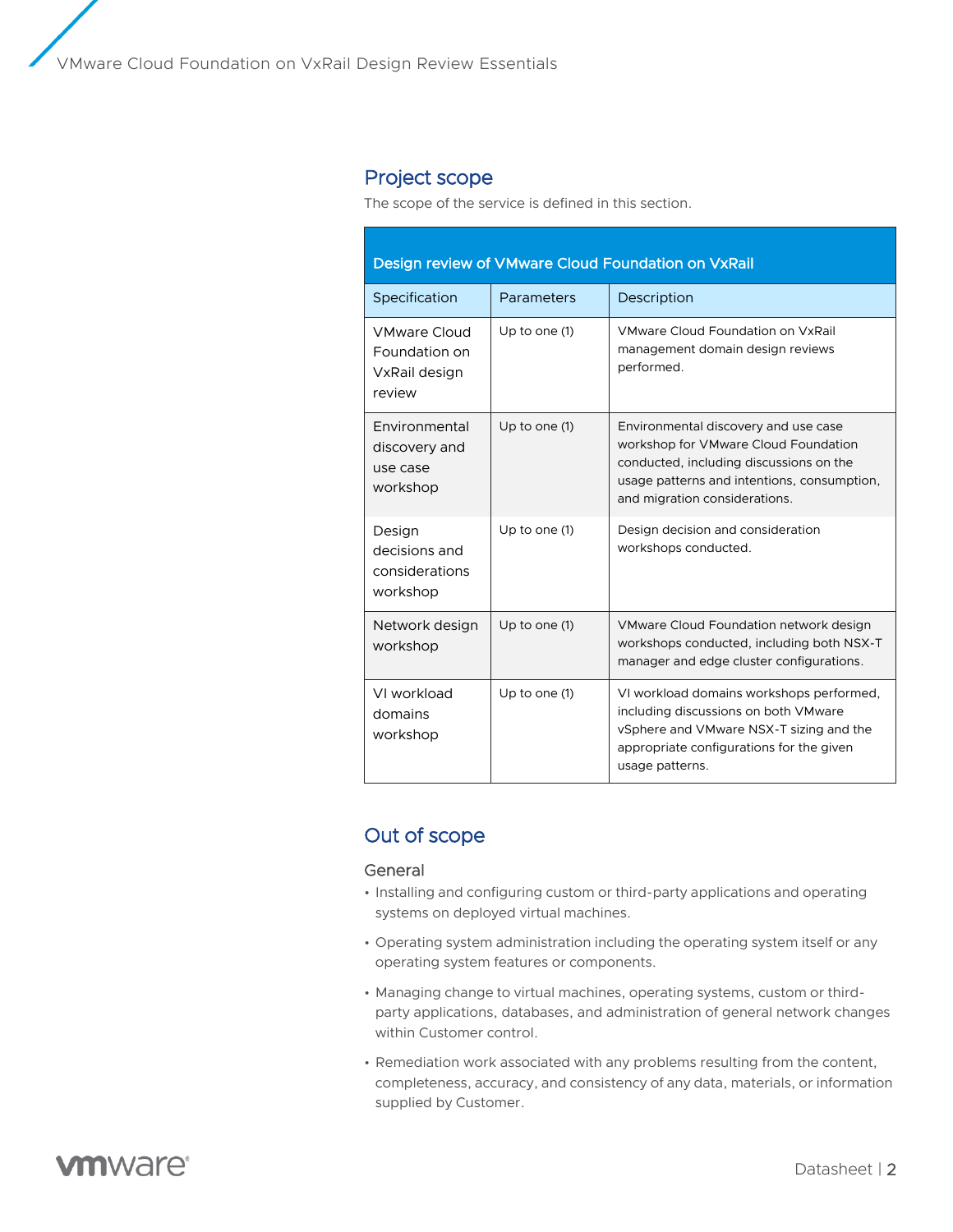- Installing or configuring VMware products not included in the scope of this document.
- Installing or configuring third-party software or other technical services that are not applicable to VMware components.
- Configuring VMware products used for the service other than those implemented for the mutually agreed-to use cases.
- Customer solution training other than the defined knowledge transfer session.

#### VMware Cloud Foundation on VxRail

- Design of the physical network. VMware will only advise as to the required configurations to help with VMware Cloud Foundation deployment including a discussion on federated networking as appropriate for the environment.
- Design of stretched networking if being used in the engagement. This service assumes that the appropriate stretched networking is configured prior to start of the engagement. This includes the design of cross rack stretched vLAN infrastructure as required by the hardware.
- Deployment of VMware Cloud Foundation. The deployment of VMware Cloud Foundation on Dell EMC VxRail hyperconverged infrastructure is a customized installation.

# Estimated schedule

VMware estimates that the duration of this project will not exceed one (1) week. VMware will operate according to a schedule agreed to by both parties. Typically, consulting services are performed during normal business hours and workdays (weekdays and non-holidays).

# Project activities

#### Phase 1: Initiate

The VMware Project Manager hosts one (1) project initiation call with key Customer and VMware stakeholders.

Topics to be discussed include:

- Project business drivers, scope, and objectives.
- Project deadlines, timelines, scheduling, and logistics.
- Identification of key Customer team members who VMware will work with to accomplish the tasks defined in this data sheet.
- Participating team members are confirmed and contact details are exchanged to schedule the project kickoff meeting.

Deliverables include:

• One (1) project initiation call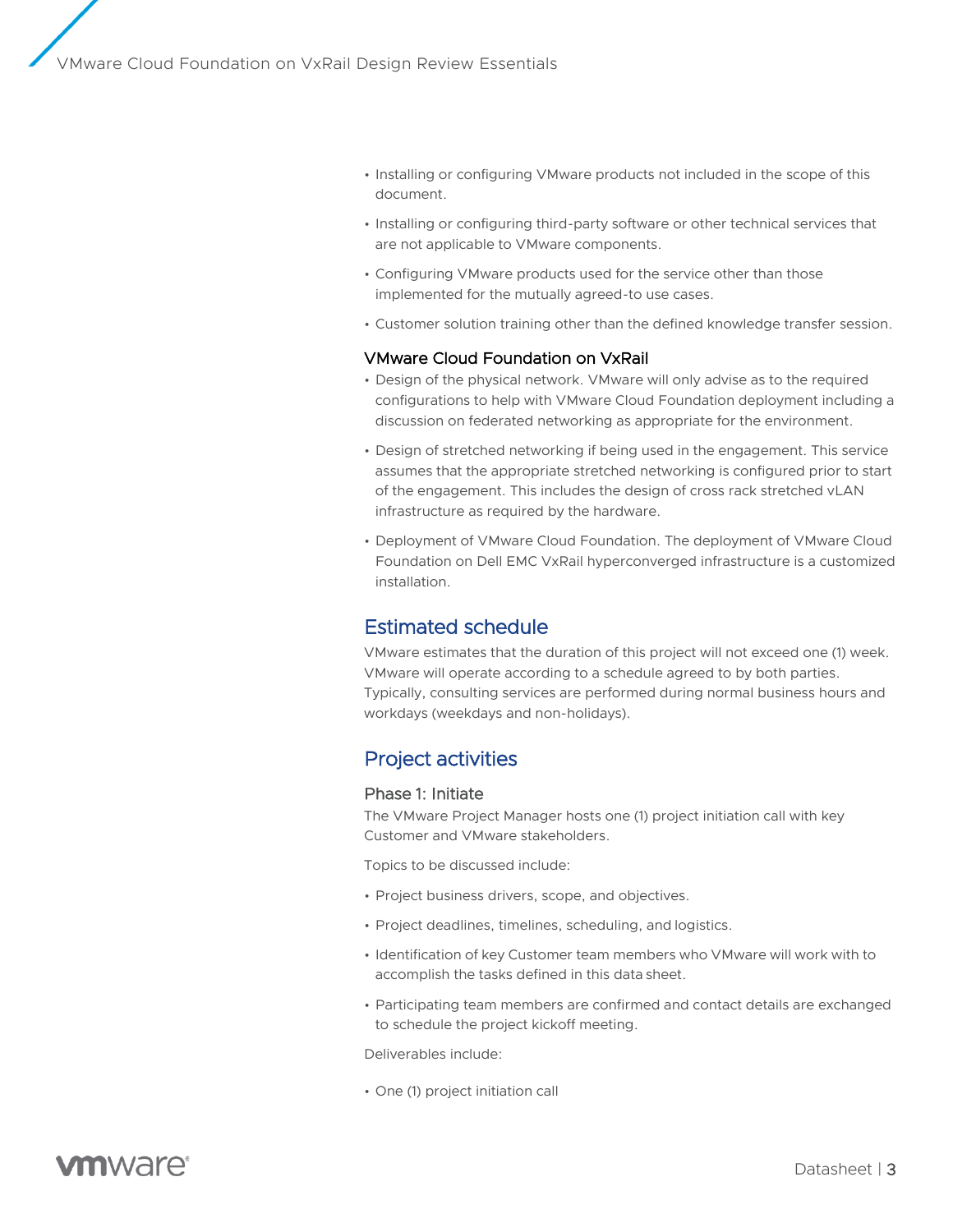VMware Cloud Foundation on VxRail Design Review Essentials

#### Phase 2: Plan

VMware leads one (1) project kickoff meeting with Customer project sponsors and stakeholders to review expectations about the purpose of the engagement, the delivery approach, and estimated timelines.

The objectives of the meeting are:

- Introduce the VMware team, roles, and responsibilities.
- Describe the project goals, phases, and key dates.
- Agree on communication and reporting process and create a communications plan.
- Validate the project expectations and clarify roles and responsibilities.
- Confirm prerequisites are met as detailed in the solution checklist for specified solutions.
- Present the solution overview for specified solutions, including expected project results and deliverables.

The VMware Project Manager and the Customer Project Manager collaborate to develop the project plan.

Deliverables include:

- Communications Plan
- One (1) project kickoff meeting
- Project Plan

#### Phase 3: Execute

VMware leads the Customer project team in a series of workshops to review the design for the solution.

VMware does the following:

- Conducts design workshops.
- Verifies the design and documents the expected configuration which will be deployed.

Deliverables include:

• Up to forty (40) hours of design workshops

#### Phase 4: Close

The VMware Project Manager conducts one (1) closure meeting with the Customer covering project status, next steps, and how to engage further with VMware.

Deliverables include:

- Engagement summary presentation
- One (1) closure meeting